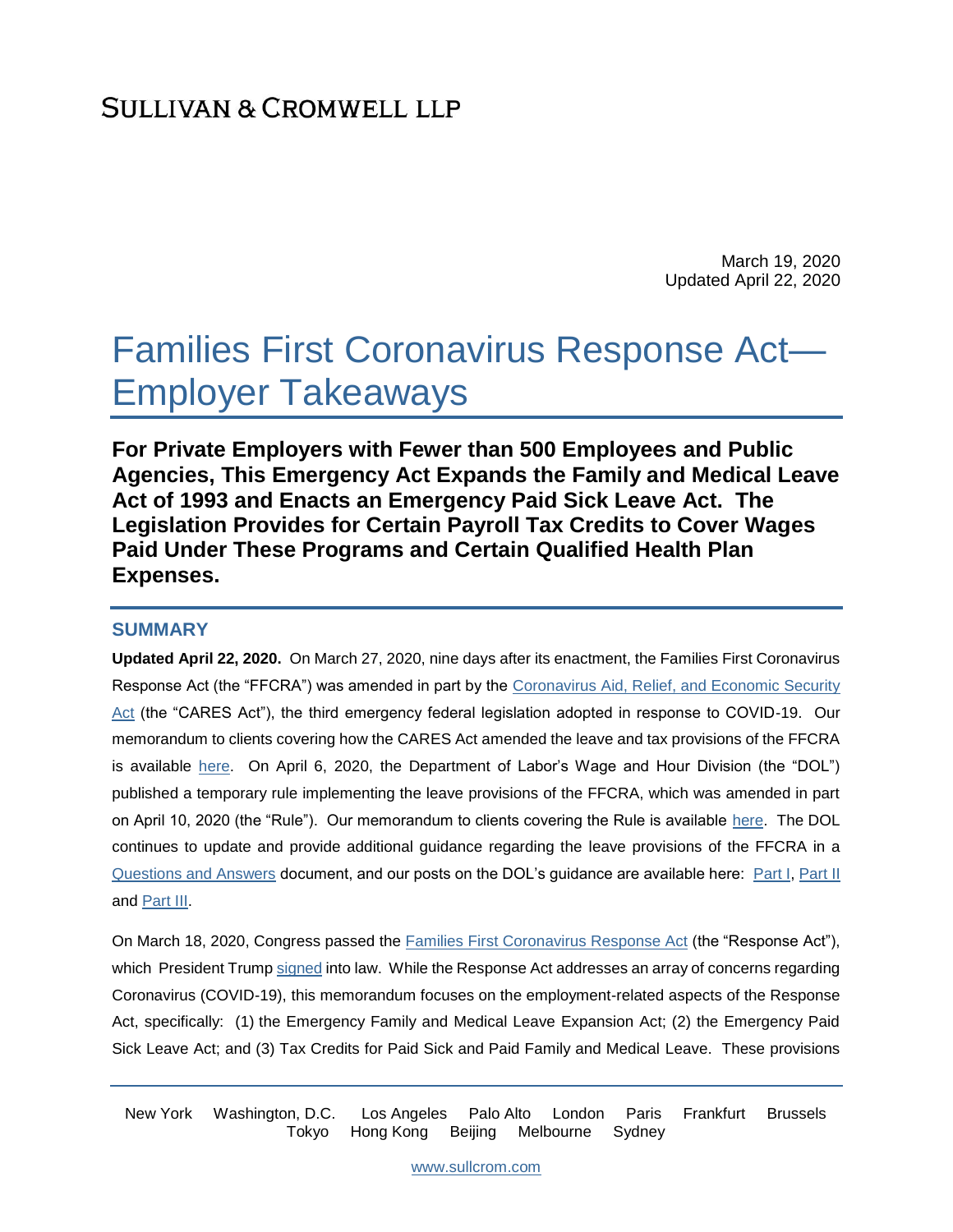apply only to private employers with fewer than 500 employees and to public agencies and entities with at least one employee, and are scheduled to go into effect not later than 15 calendar days after enactment and to expire on December 31, 2020.

#### **BACKGROUND**

The House originally passed the Response Act in the early morning hours of Saturday, March 14, 2020, by a vote of 363 to 40. The Response Act was later significantly amended through so-called "technical corrections." Among other modifications, the version of the Response Act ultimately sent to the Senate added daily and aggregate caps to the paid leave a covered employer is required to pay to an eligible employee and significantly narrowed the bases for which an employee is eligible for leave.

The Senate passed the Response Act on March 18, 2020 by a vote of 90-8. Although Senate Majority Leader Mitch McConnell has described the Response Act as "a well-intentioned, bipartisan product," he has argued that it has "real shortcomings" in terms of providing help only to a "subset of workers" and "does not even begin to cover all of the Americans who will need help in the days ahead." Congress is expected to pass additional legislation in response to the COVID-19 pandemic, likely including additional economic stimulus measures.

### **EMERGENCY FAMILY AND MEDICAL LEAVE EXPANSION ACT**

The Response Act includes the Emergency Family and Medical Leave Expansion Act ("Expansion Act"), which amends the Family and Medical Leave Act of 1993 ("FMLA"). Under the Expansion Act, an employer with fewer than 500 employees is required to provide family leave under certain circumstances to an employee who has been employed for at least 30 calendar days (an "eligible employee").

A covered employer is required to provide an eligible employee up to 12 weeks of leave if the employee is unable to work or telework because of a need to care for a son or daughter under 18 years of age due to school closures or unavailability of child care providers because of a public health emergency. A public health emergency is defined as "an emergency with respect to COVID-19 declared by a Federal, State or local authority."

- **First 10 Days – Unpaid Family Leave.** The first 10 days of an employee's leave are permitted to be **unpaid** leave. Employees may choose to substitute "any accrued vacation leave, personal leave, or medical or sick leave" in lieu of unpaid leave, but employers may not require employees to do so. Employers may choose to pay employees during the first 10 days of leave.
- **After Initial 10 Days – Paid Family Leave.** After the initial 10 days of leave, employers must provide **paid** leave to eligible employees, up to 12 weeks of total leave. Paid leave must not be less than two-thirds of the employee's regular rate of pay, and should be based upon the number of hours the employee would normally work. In cases where employees' schedules vary, pay must be based upon the average number of hours that the employee was scheduled to work per day over the previous 6-month period, including hours for which the employee took any type of leave. If the employee did not work during that period, the employee must be paid in accordance with "the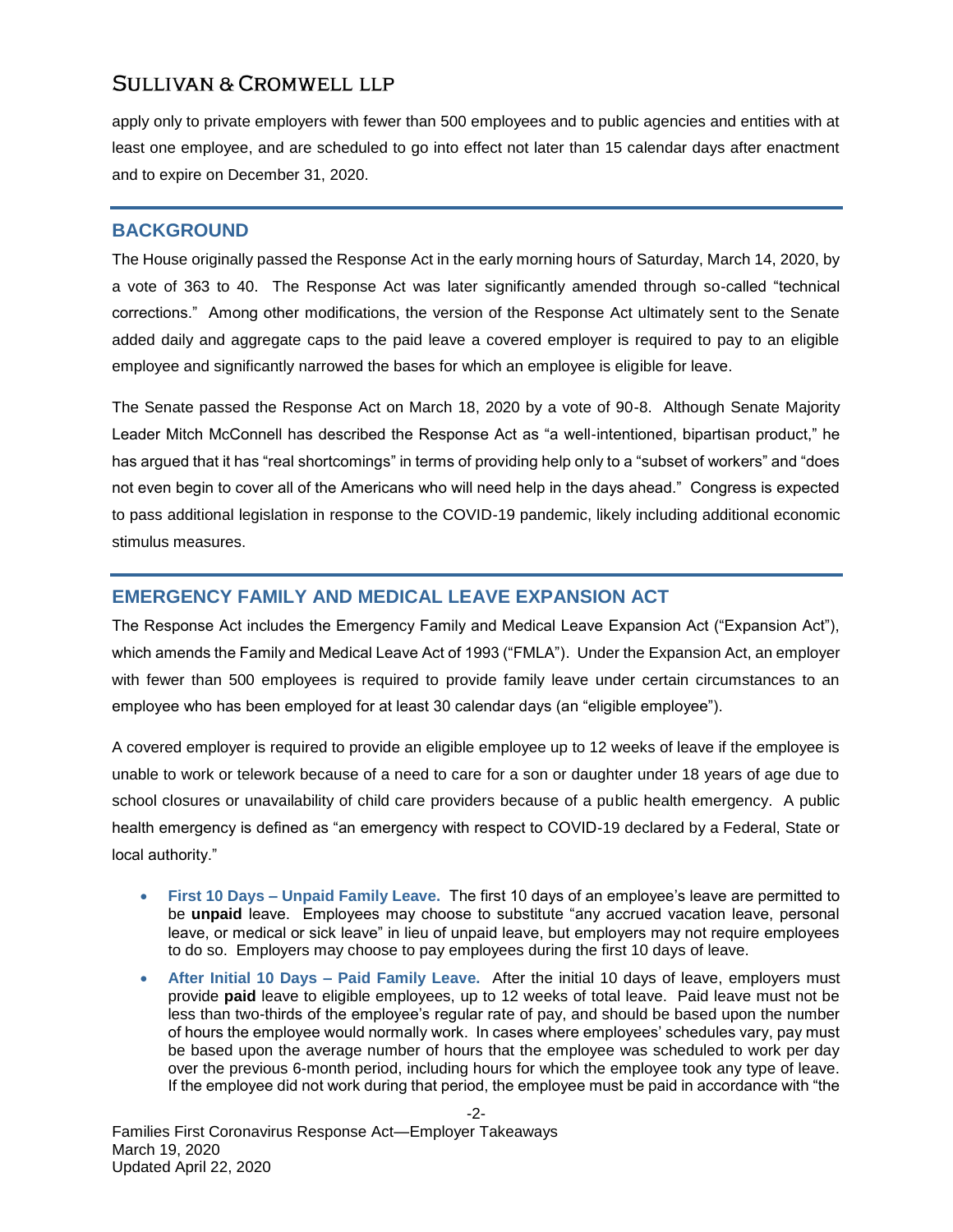reasonable expectation of the employee at the time of hiring of the average number of hours per day that employee would normally be scheduled to work."

**Pay Caps.** Paid family leave is capped per employee at \$200 per day and \$10,000 in aggregate.

**Job Protections.** Subject to limited exceptions, upon return from leave, eligible employees shall "be restored by the employer to the position of employment held by the employee when the leave commenced" or "be restored to an equivalent position with equivalent employment benefits, pay and other terms and conditions of employment." Employers who employ fewer than 25 employees, however, are not required to comply with those protections if:

- The employee takes COVID-19 leave;
- The employee's position does not exist due to changes in operating conditions of the employer that (1) affect employment and (2) are caused by a public health emergency during the period of leave;
- The employer makes reasonable efforts to restore the employee to an equivalent position; and
- If reasonable efforts fail, the employer makes reasonable efforts to contact the employee if an equivalent position becomes available for one year from the earlier of (1) the date on which the qualifying need related public health emergency concludes; or (2) the date that is 12 weeks after the date on which the employee's COVID-19 leave begins.

**Collective Bargaining Agreements.** Employers should be aware that the Expansion Act applies to employees who work under a multiemployer collective bargaining agreement ("CBA") and whose employers pay into a multiemployer plan. An employer subject to a multiemployer CBA may, consistent with its bargaining obligations and the applicable CBA, satisfy its obligations to provide leave under the Expansion Act by making contributions to multiemployer funds, provided the multiemployer funds are in compliance with FMLA.

**Employers May Exclude Health Care Providers.** Employers with employees who are "health care provider[s]" or "emergency responder[s]" may choose to exclude such employees from the Expansion Act.

**Regulations.** The Expansion Act grants the Secretary of Labor the authority to issue regulations for good cause, and without public comment or the customary 30-day pre-effective publication period, to (1) "exclude certain care providers and emergency responders from the definition of eligible employee," and (2) "exempt small businesses with fewer than 50 employees from the requirements" of the Expansion Act "when the imposition of such requirements would jeopardize the viability of the business as a going concern."

#### **EMERGENCY PAID SICK LEAVE ACT**

The Response Act also includes the Emergency Paid Sick Leave Act ("Sick Leave Act")—the first ever federal paid sick time mandate. The Sick Leave Act requires employers with fewer than 500 employees to provide employees with paid sick leave under various circumstances related to COVID-19. In all circumstances, employers will be required to pay employees paid sick leave regardless of how long the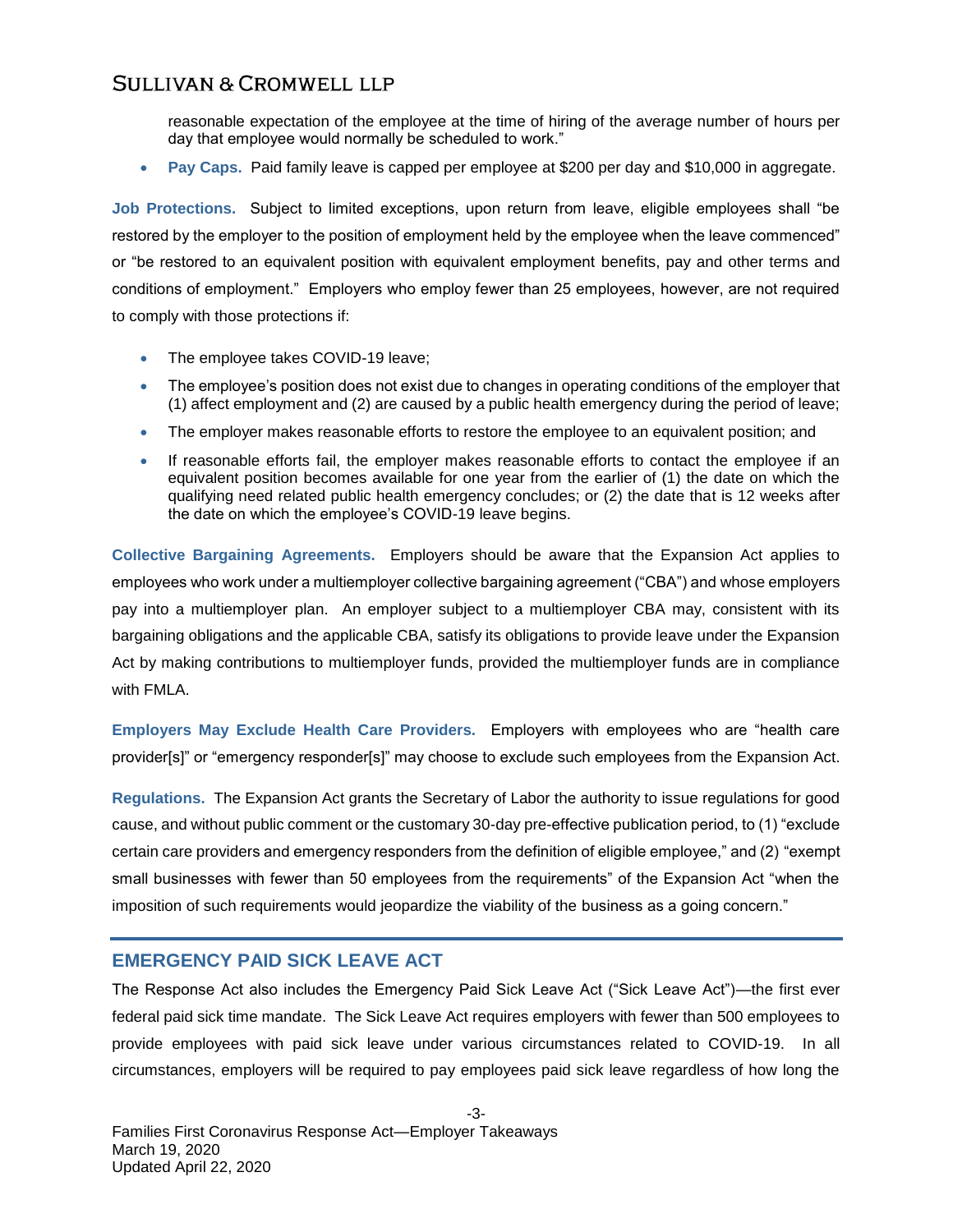employee has been employed by the employer. Full-time employees are entitled to 80 hours (two weeks) of paid sick leave wages and part-time employees are entitled to paid sick leave wages for the average number of hours that they work over a two-week period.

- **Employee Sick Leave.** Employers must provide paid sick leave at the employee's regular rate of pay<sup>1</sup> for employees who are unable to work or telework because of a need for leave due to (1) "a Federal, State, or local quarantine or isolation order related to COVID-19," (2) complying with advice by a healthcare provider to self-quarantine "due to concerns related to COVID-19," or (3) "experiencing symptoms of COVID-19 and seeking a medical diagnosis."
	- **Pay Caps.** Employee sick leave is capped per employee at \$511 per day and \$5,110 in aggregate.
- **Employee Leave to Care for Family Member.** Employers will be required to pay employees paid sick leave paid at two-thirds of the employee's regular rate for employees who are unable to work or telework because of a need for leave due to (1) caring for a family member who is subject to a quarantine or isolation order related to COVID-19 or complying with a healthcare provider's advice to self-quarantine due to COVID-19, (2) caring for a son or daughter whose school or place of care is closed or child care provider is unavailable due to COVID-19, or (3) experiencing "any other substantially similar condition specified by the Secretary of Health and Human Services in consultation with the Secretary of the Treasury and the Secretary of Labor."
	- **Pay Caps.** Employee leave to care for a family member or child is capped per employee at \$200 per day and \$2,000 in aggregate.

**Termination of Leave.** Paid sick leave ends beginning with an employee's next scheduled workshift after termination of the employee's need for paid sick time. In other words, if the reason for an employee's paid sick time ends on the fifth day of leave, the employee is entitled to five days of paid sick leave, not two weeks.

**Collective Bargaining Agreements.** This section of the Sick Leave Act also applies to employees who work under a multiemployer CBA and whose employers pay into a multiemployer plan. The Sick Leave Act provides that employers subject to multiemployer CBAs are permitted to satisfy their paid sick leave obligations by making contributions to multiemployer funds, provided the multiemployer funds comply with all requirements of the Sick Leave Act.

**Interaction with Existing Leave Policies.** An employee may first use the paid sick time provided under the Sick Leave Act, and employers may not require an employee to first use other paid leave provided by the employer. In addition, employers may not require an employee to find a replacement employee to cover the hours during which the employee is using paid sick time. Paid sick time required under the Sick Leave Act will not carry over to the next year.

**Posting Notice.** The Sick Leave Act also requires employers to post notice of its requirements, and a model notice will be made available by the Secretary of Labor. There is also a whistleblower provision that

l

<sup>1</sup> If the federal minimum wage or the applicable state or local minimum wage is greater than the employee's regular rate of pay, the employee's required compensation is the greater amount.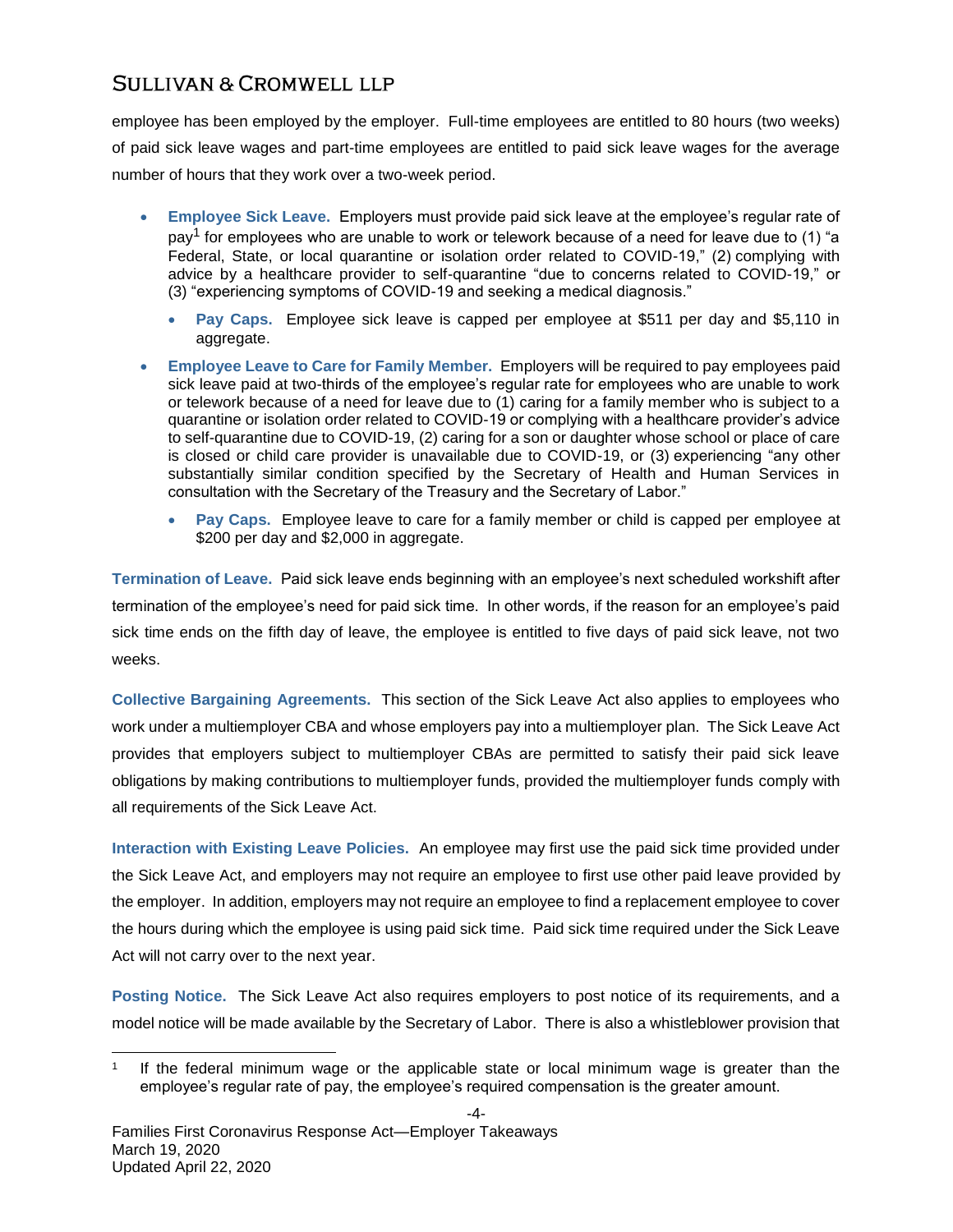prohibits employers from discharging, disciplining, or discriminating against employees who take leave under the Sick Leave Act or who file a complaint under or related to the Sick Leave Act.

**Failure to Comply.** Employers who fail to provide paid sick time as required by the Sick Leave Act will be considered to have failed to pay minimum wages in violation of Section 6 of the Fair Labor Standards Act of 1938 (the "FLSA") and will be subject to penalties under the FLSA. Employers who willfully violate the whistleblower provisions of the Sick Leave Act will be considered to violate Section 15(a)(3) of the FLSA and will be subject to penalties under the FLSA.

**Employers May Exclude Health Care Providers.** Employers with employees who are "health care provider[s]" or "emergency responder[s]" may choose to exclude such employees from the Sick Leave Act.

**Regulations.** The Sick Leave Act grants the Secretary of Labor the authority to issue regulations for good cause, and without public comment or the customary 30-day pre-effective publication period, to (1) exclude healthcare providers and first responders from the Sick Leave Act, including by allowing their employers to opt out, (2) "exempt small businesses with fewer than 50 employees from the requirements" of the Sick Leave Act "when the imposition of such requirements would jeopardize the viability of the business as a going concern," and (3) carry out the purposes of the Sick Leave Act, as necessary.

## **TAX CREDITS FOR PAID SICK AND PAID FAMILY AND MEDICAL LEAVE**

The Response Act provides for tax credits against payroll taxes for certain amounts of qualified family leave and sick leave wages required to be paid under the Response Act.

**Tax Credits for Paid Family Leave.** With respect to the Expansion Act, employers are eligible for a tax credit against the payroll tax for each calendar quarter, equal to 100 percent of qualified family leave wages paid by the employer that calendar quarter. The Response Act caps the amount of qualified family leave wages eligible for the tax credit at \$200 per day and \$10,000 aggregate for all calendar quarters for any employee paid qualified family leave wages under the Response Act.

**Tax Credits for Paid Sick Leave.** With respect to the Sick Leave Act, employers are eligible for a tax credit against the payroll tax for each calendar quarter, equal to 100 percent of qualified sick leave wages paid by the employer that calendar quarter. The caps on the amount of qualified sick leave wages eligible for tax credit are different depending on the reasons for which the employee takes sick leave.

 **Cap on Qualified Employee Sick Leave.** The amount of qualified sick leave wages eligible for a tax credit is capped at \$511 for any day an employee is paid sick leave wages because the employee is unable to work or telework because of a need for leave due to (1) "a Federal, State, or local quarantine or isolation order related to COVID-19," (2) complying with advice by a healthcare provider to self-quarantine "due to concerns related to COVID-19," or (3) "experiencing symptoms of COVID-19 and seeking a medical diagnosis."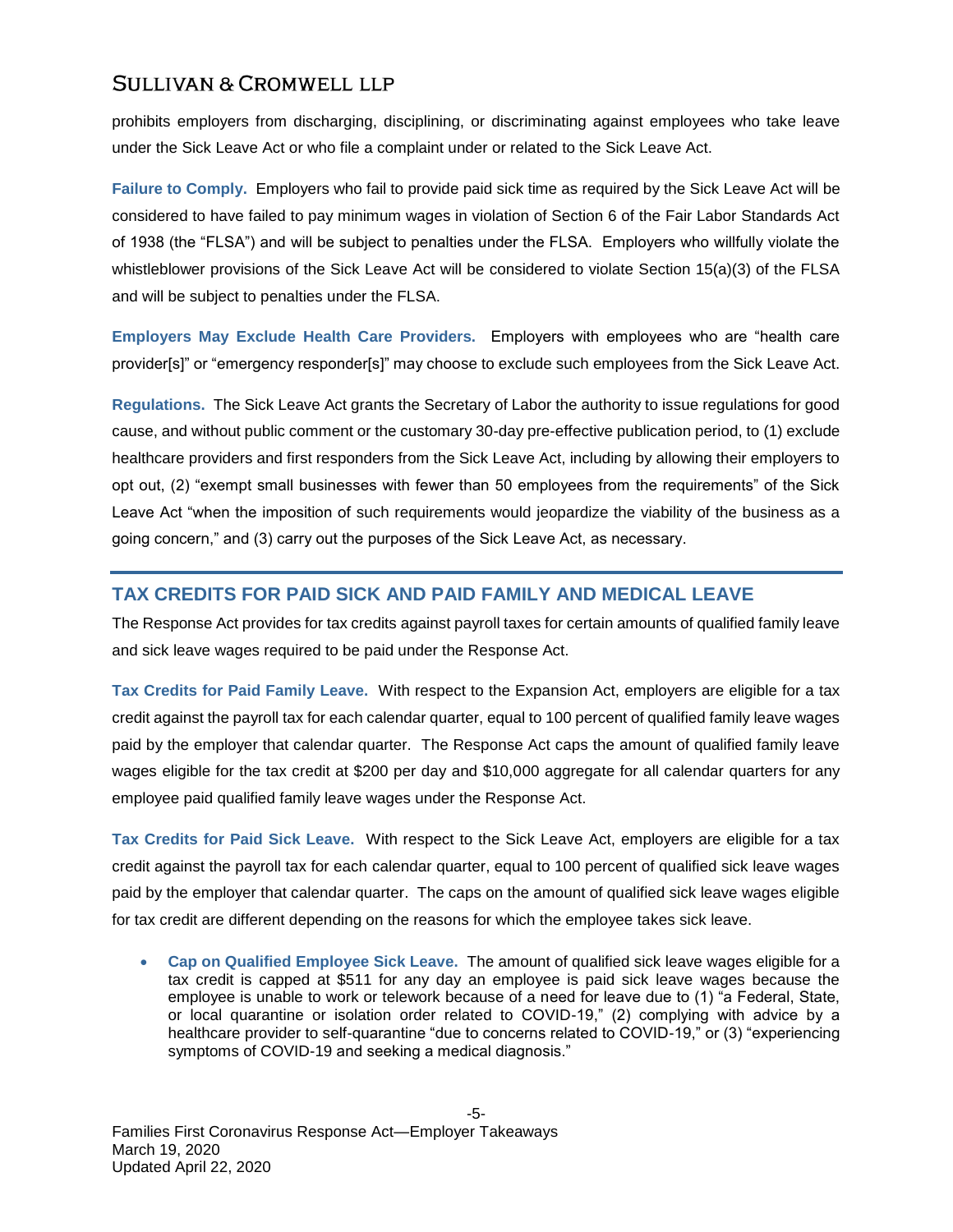- **Cap on Qualified Employee Leave to Care for Family Member.** The amount of qualified sick leave wages eligible for a tax credit is capped at \$200 for any day an employee is paid sick leave wages because the employee is unable to work or telework because of a need for leave due to (1) caring for a family member who is subject to a quarantine or isolation order related to COVID-19 or complying with a healthcare provider's advice to self-quarantine due to COVID-19, (2) caring for a son or daughter whose school is closed or child care provider is unavailable due to COVID-19, or (3) experiencing "any other substantially similar condition specified by the Secretary of Health and Human Services in consultation with the Secretary of the Treasury and the Secretary of Labor."
- **Aggregate Cap.** The Response Act provides that the aggregate number of days taken into account per calendar quarter may not exceed 10 over the aggregate number of days taken into account for all preceding calendar quarters.

**Qualified Health Plan Expenses.** The tax credit allowed to an employer under the Response Act is increased by the employer's qualified health plan expenses that are "properly allocable" to the paid family leave or sick leave wages for which the tax credit is allowed.

**Limits and Refunds.** The tax credit allowed to an employer under the Response Act each calendar quarter is limited to the payroll taxes imposed on the wages paid to all employees that calendar quarter. If the amount of the tax credit is greater than the payroll taxes on the wages paid to all employees for any calendar quarter, the excess will be treated as an overpayment and refunded. To prevent double benefits, the employer's gross income for the taxable year will be increased by the amount of any tax credit allowed under the Response Act.

**Opt-Out.** An employer may opt out of the provisions of the Response Act regarding tax credits.

**Effective Time Period.** The tax credits will be available within 15 days of enactment and ending on December 31, 2020.

\* \* \*

Copyright © Sullivan & Cromwell LLP 2020